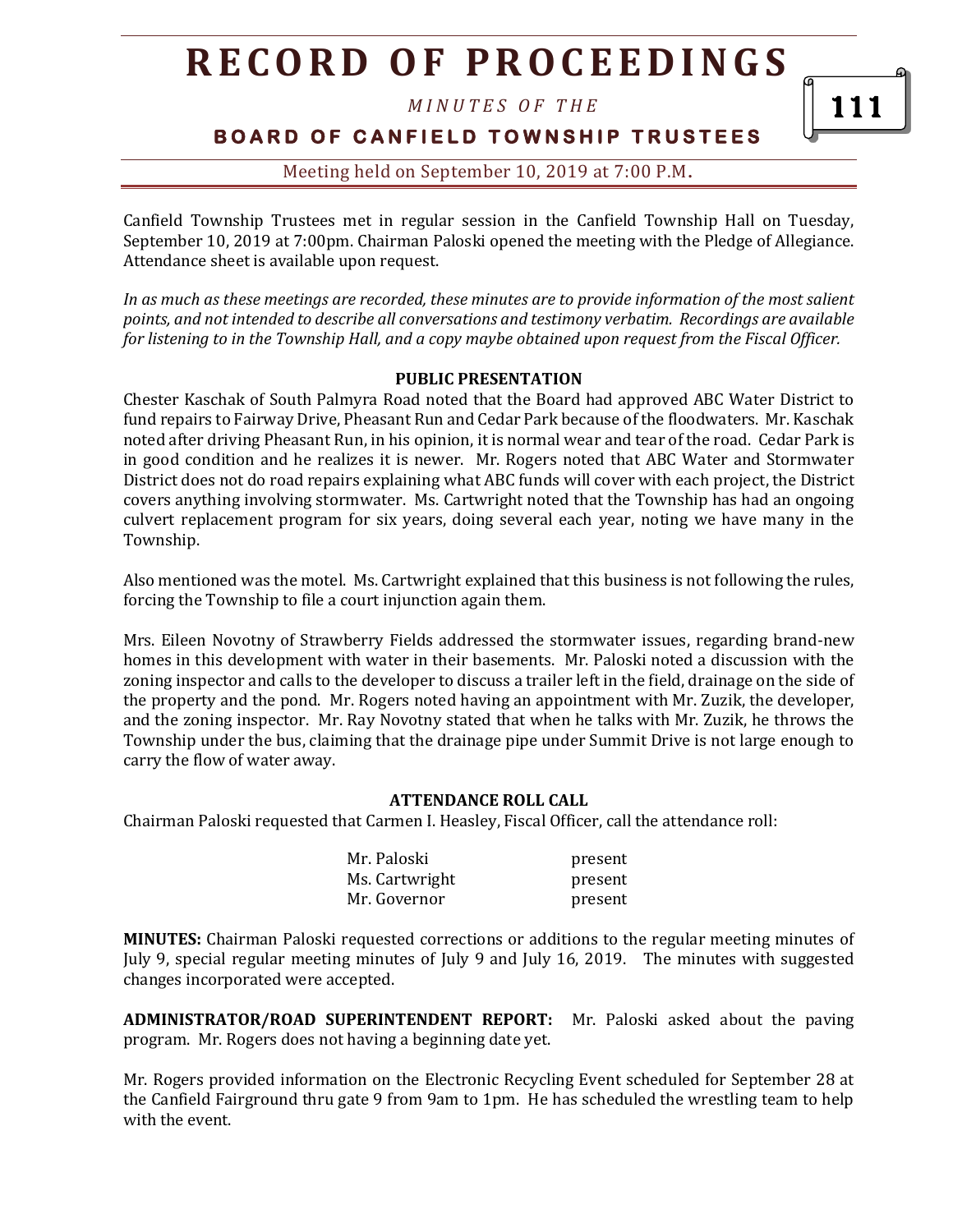# **R E C O R D O F P R O C E E D I N GS**

*M I N U T E S O F T H E* 

#### **BOARD OF CANFIELD TOWNSHIP TRUSTEES** 112

## Meeting held on September 10, 2019 at 7:00 P.M**.**

Mr. Rogers explained the \$500.00 MORE Grant. He would like to use it for additional road closer signage. Ms. Cartwright asked that he look into flashing lights.

Mr. Rogers requested attending the Safety Expo Conference in Columbus. Ms. Cartwright asked that he provide the information for the next meeting.

Ms. Cartwright asked about the motel issue. Mr. Rogers provided an update concerning the POD's and necessary procedures to remove them. Mr. Paloski moved to accept the administrator/road superintendent, public works and zoning reports as presented.

**FISCAL OFFICER'S REPORT:** Chairman Paloski called on the Fiscal Officer, Carmen I. Heasley, to present the financials. The Fiscal Officer reviewed warrants, electronic payments and purchase orders, noting that purchase order number 40-2019 is a Then and Now due to a delay in billing by the insurance company.

She provided the motion to accept the amounts and rates as determined by the Budget Commission in its certification to the Township. She also discussed budgetary increases as reported to the commission and provided the motion as such.

The Fiscal Officer explained that she understood that the MOU between the Township and the ABC Water and Stormwater District to cover the cost for engineering services for fifty-nine thousand dollars was approved back in October 2018, but instead was tabled and never brought before the Board again. Meanwhile, the Fiscal Officer provides a purchase order for the amount discussed in the motion and signed by the full Board, since it was the intent of the Board to pass the motion. ABC Water District billed the Township for work performed so far by CT Consultants of \$16,188.65. The Fiscal Officer paid the invoice since she had a fully executed purchase order on file. The Fiscal Officer suggested passing the motion today to comply with the required regulations for the purchase order and payment made to ABC Water and Stormwater District. Mr. Paloski moved to accept the report as presented.

#### **OLD BUSINESS RESOLUTION 2019-09-10-142 Memorandum of Understanding with the ABC Water and Stormwater District**

Ms. Cartwright moved to enter into a MOU with the ABC Water and Stormwater District as follows: *WHEREAS,* ABC is a public body governed by Chapter 6119 of the Ohio Revised Code and established to perform, among other things, various water resource projects related to potable water and storm water disposal and management in Austintown Township ("Austintown"), Boardman township ("Boardman") and Canfield Township ("Canfield") which are located in Mahoning County, Ohio; and, *WHEREAS,* ABC now wishes to procure certain engineering services from its engineering firm, CT consultants, Inc. which services relate to a potable water feasibility study for Canfield; and,

*WHEREAS,* said engineering services are pursuant to an Engineering Agreement between CT Consultants, Inc., and ABC and said services are further described in "Task Order No. 1", which is attached hereto as "Exhibit A" to the agreement; and,

*WHEREAS,*the costs for said engineering services for Canfield is fifty-nine thousand dollars (\$59,000); and,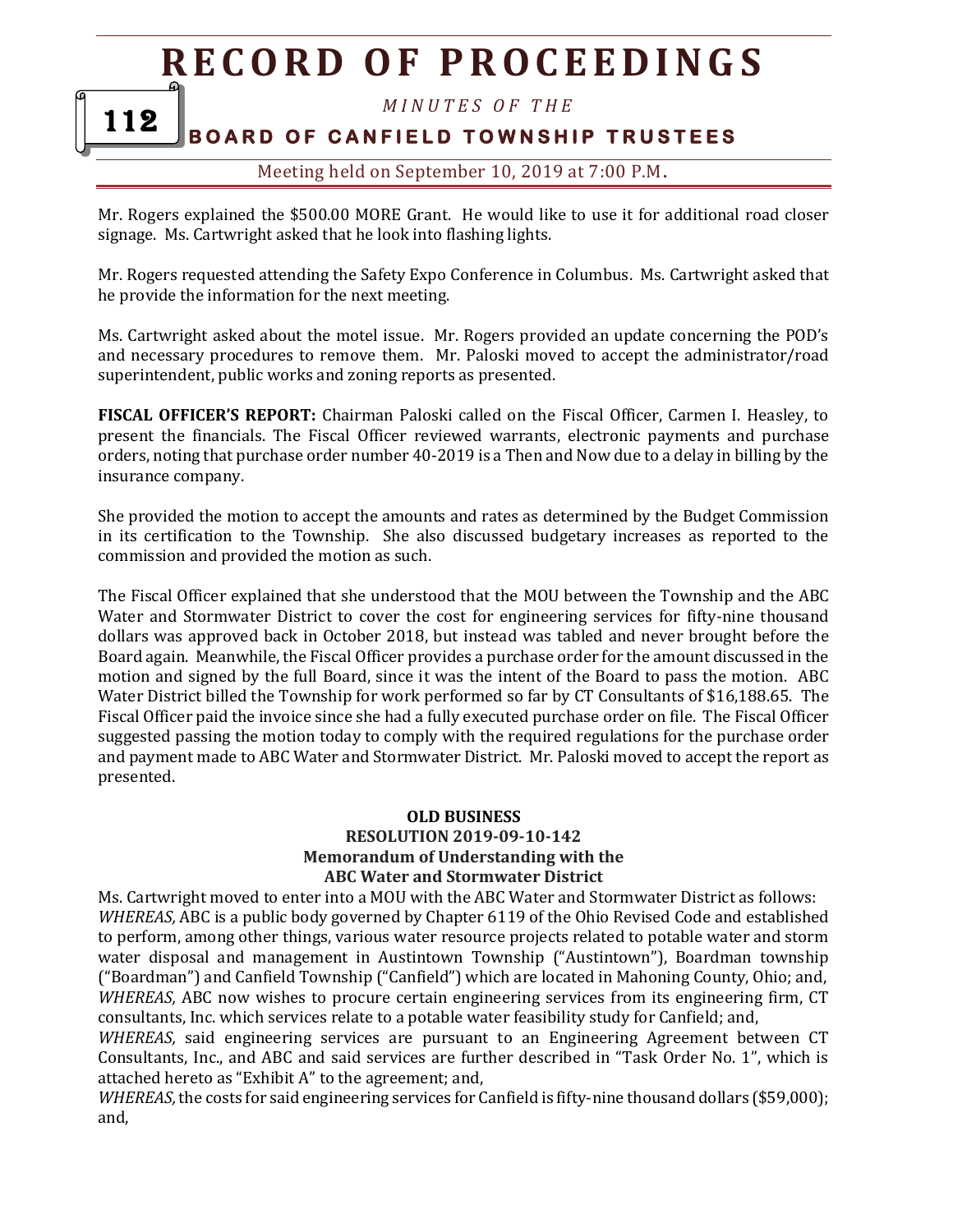# **R E C O R D O F P R O C E E D I N G S**

*M I N U T E S O F T H E* 

113

**BOARD OF CANFIELD TOWNSHIP TRUSTEES** 

Meeting held on September 10, 2019 at 7:00 P.M**.**

*WHEREAS,* Canfield wishes to advance to ABC funds sufficient to pay one hundred percent (100%) of costs for said engineering services, and any and all such additional sums as may be agreed upon by the parties in the future, in accordance with the terms stated herein, and with the intention that ABC will repay such loan to Canfield at such time as ABC is in receipt of adequate funds generated by its own operations and funding source; and,

*WHEREAS,* the Parties are authorized to enter into this Agreement pursuant to Ohio Revised Code Section 505.705, 6119.06(Q) and 9.482(B).

*NOW THEREFORE,* in consideration of the mutual promises and covenants each to the other made, and in consideration of other good and valuable consideration, Canfield and ABC do hereby promise, covenant and agree. Mr. Paloski seconded the Motion. Discussion: Full discussion is under the Fiscal Officers report on page 210 of these minutes. Roll Call: Mr. Paloski, yes; Ms. Cartwright, yes; Mr. Governor, yes. Motion carried 3 to 0.

#### **RESOLUTION 2019-09-10-143**

### **OPWC Emergency Funding for Project # CU11W**

Mr. Paloski moved to approve Foust Construction, Inc. as the best low qualified bidder for Emergency Repairs to Fairway Drive and Pheasant Run with a construction cost not to exceed \$79,698.00. The monies for this project will be as follows: the Township's portion is \$5,000, the Ohio Public Works Commission's Emergency Funding is \$50,000, and the ABC Water District will pay the engineering and stormwater infrastructure for the project not to exceed \$38,918. Mr. Governor seconded the Motion. Roll Call: Mr. Paloski, yes; Ms. Cartwright, yes; Mr. Governor, yes. Motion carried 3 to 0.

#### **RESOLUTION 2019-09-10-144**

#### **Rescind Resolution 2019-08-13-136**

Mr. Paloski moved to rescind Resolution 2019-08-13-136 - Bike Trail  $\sim$  Environmental Assessment. Mr. Governor seconded the Motion. Discussion: Mr. Paloski noted that rescinding this resolution will save the Township \$500. Roll Call: Mr. Paloski, yes; Ms. Cartwright, yes; Mr. Governor, yes. Motion carried 3 to 0.

#### **RESOLUTION 2019-09-10-145 Bike Trail ~ Environmental Assessment**

Mr. Paloski moved to approve CT Consultants, Inc. to perform the wetland and ecological services for the proposed Robert H. Neff Memorial Bike Trail at a cost not to exceed \$6,600.00. Mr. Governor seconded the Motion. Discussion: The original vendor had not been given the notice to proceed and another quote was received saving the Township \$500.00. Roll Call: Mr. Paloski, yes; Ms. Cartwright, yes; Mr. Governor, yes. Motion carried 3 to 0.

#### **RESOLUTION 2019-09-10-146 Union Agreement 2019-2022**

Mr. Governor moved to approve the agreement as presented between Canfield Township and the International Brotherhood of Teamsters Local 377- Effective May 1, 2019 through April 30, 2022. Ms. Cartwright seconded the Motion. Discussion: Mr. Governor noted that this is a fair contract for both parties. There are five copies of the contract to be signed this evening's meeting. Robin from Clemans Nelson & Associates will be filing the contract with SERB and providing a copy of the filing for our office files. Mr. Paloski thanked Mr. Governor for his work in completing this contract. Roll Call: Mr. Paloski, yes; Ms. Cartwright, yes; Mr. Governor, yes. Motion carried 3 to 0.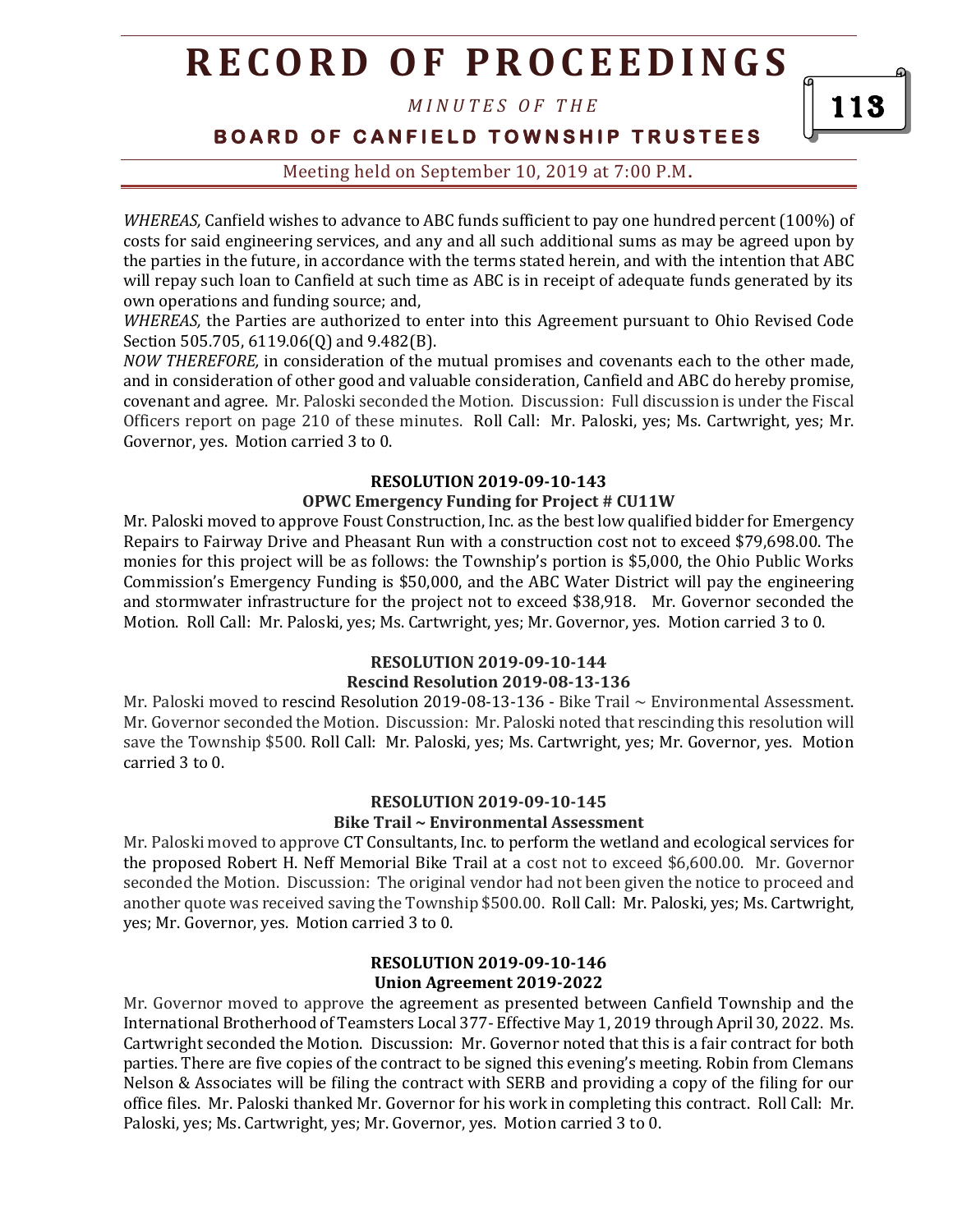# **R E C O R D O F P R O C E E D I N GS**

*M I N U T E S O F T H E* 

#### **BOARD OF CANFIELD TOWNSHIP TRUSTEES** 114

Meeting held on September 10, 2019 at 7:00 P.M**.**

### **RESOLUTION 2019-09-10-147 Direct Deposit**

Mr. Governor moved that effective October 1, 2019; all employees will be paid exclusively through electronic direct deposit on Thursday mornings (bi-weekly) and elected officials monthly to a bank account of their choice and in accordance with the Township's pay policy. Mr. Paloski seconded the Motion. Discussion: Mr. Governor noted that each employee needs to complete an authorization agreement for direct deposits and provide a voided check. Pay statements can be obtained via email or mailed to their home address on file. Roll Call: Mr. Paloski, yes; Ms. Cartwright, yes; Mr. Governor, yes. Motion carried 3 to 0.

#### **NEW BUSINESS RESOLUTION 2019-09-10-148 Canfield Wrestling Team**

Ms. Cartwright moved to approve a \$500.00 donation to the Canfield Wrestling Team, in exchange for their help during the Electronics Recycling event, which will be held Saturday, September 28, 2019 at the Canfield Fairgrounds. Mr. Governor seconded the Motion. Roll Call: Mr. Paloski, yes; Ms. Cartwright, yes; Mr. Governor, yes. Motion carried 3 to 0.

### **RESOLUTION 2019-09-10-149 Repairs to Backhoe**

Mr. Paloski moved to approve Lynn Welding & Equipment Repair, LLC to perform the necessary work to change the radiator, water pump, fan clutch and repair the throttle box at a cost not to exceed \$3,900.00. Mr. Governor seconded the Motion. Roll Call: Mr. Paloski, yes; Ms. Cartwright, yes; Mr. Governor, yes. Motion carried 3 to 0.

#### **RESOLUTION 2019-09-10-150 Warrants & Electronic Payments**

Ms. Cartwright moved to approve Warrants #13463 thru #13508, electronic payments 329-2019 thru 372-2019 for a grand total of \$112,704.74 as general and payroll obligations of the Township. Mr. Paloski seconded the Motion. Roll Call: Mr. Paloski, yes; Ms. Cartwright, yes; Mr. Governor, yes. Motion carried 3 to 0.

### **RESOLUTION 2019-09-10-151 Purchase Orders**

Mr. Paloski moved to approve regular purchase orders PO 38-2019 thru PO 41-2019 for a total of \$49,993.00. Purchase order number 40-2019 is a Then and Now that is due to a delay by the insurance company billing the Township. Mr. Governor seconded the Motion. Roll Call: Mr. Paloski, yes; Ms. Cartwright, yes; Mr. Governor, yes. Motion carried 3 to 0.

#### **RESOLUTION 2019-09-10-152**

### **RESOLUTION ACCEPTING THE AMOUNTS AND RATES AS DETERMINED BY THE BUDGET COMMISSION AND AUTHORIZING THE NECESSARY TAX LEVIES AND CERTIFYING THEM TO THE COUNTY AUDITOR Revised Code Sections 5705.34-5705.35**

Ms. Cartwright moved the adoption of the following Resolution to form: RESOLVED, By the Board of Trustees of Canfield Township, Mahoning County, Ohio, in accordance with the provisions of law has previously adopted a Tax Budget or has been granted the authority by the Mahoning County Budget Commission to waive this requirement for the next succeeding fiscal year commencing January 1, 2020; and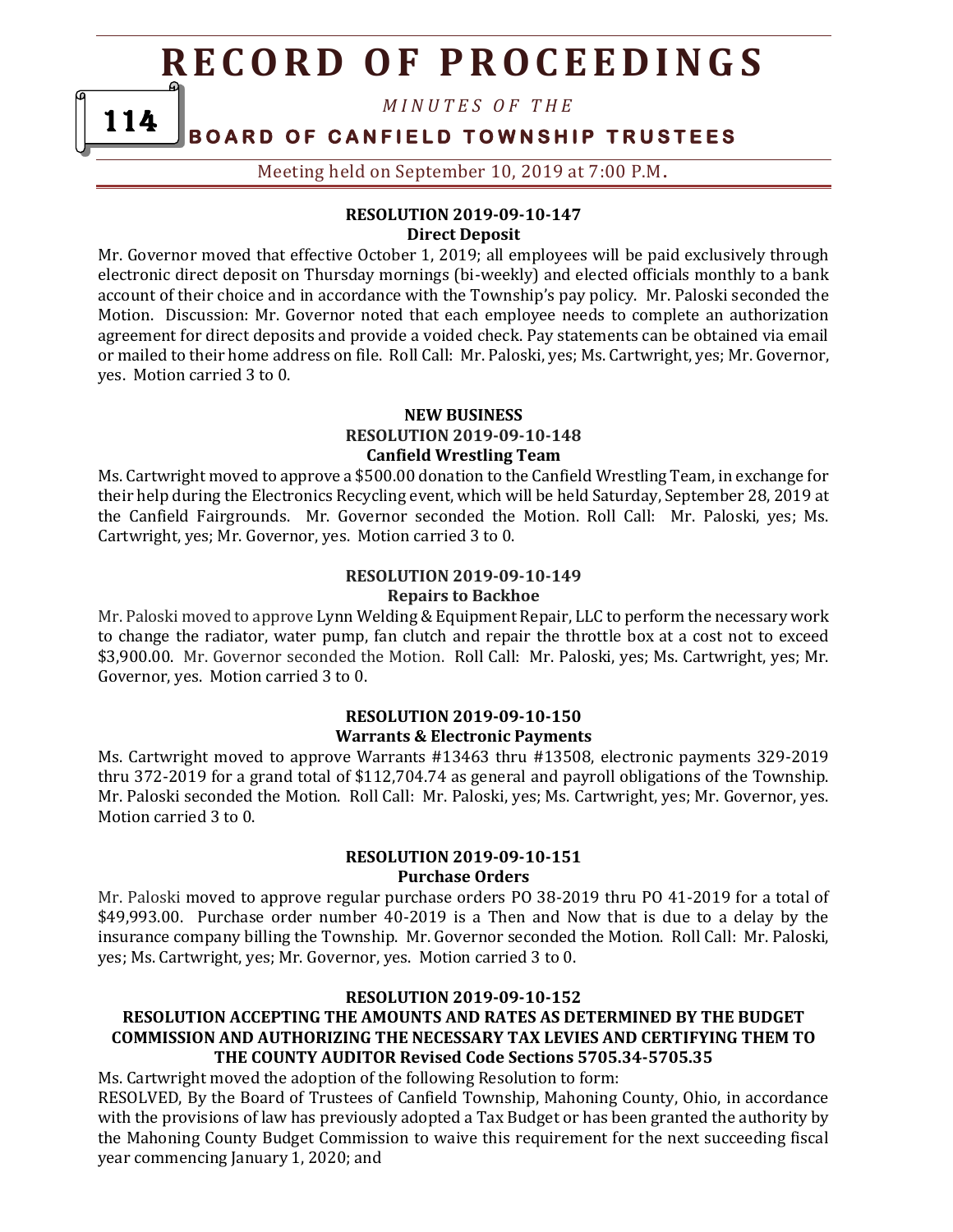# **R E C O R D O F P R O C E E D I N G S**

*M I N U T E S O F T H E* 

115

## **BOARD OF CANFIELD TOWNSHIP TRUSTEES**

## Meeting held on September 10, 2019 at 7:00 P.M**.**

WHEREAS, The Budget Commission of Mahoning County, Ohio, has certified its action thereon to this Board together with an estimate by the County Auditor of the rate of each tax necessary to be levied by this Board, and what part thereof is without, and what part within, the ten-mill limitation; therefore, be it

RESOLVED, By the Board of Trustees of Canfield Township, Mahoning County, Ohio, that the amounts and rates as determined by the Budget Commission in its certification, be and the same are hereby accepted; and be it further

RESOLVED, that there be and is hereby levied on the tax duplicate of said Township the rate of each tax necessary to be levied within and without the ten-mill limitation. Mr. Governor seconded the Motion. Roll Call: Mr. Paloski, yes; Ms. Cartwright, yes; Mr. Governor, yes. Motion carried 3 to 0.

#### **RESOLUTION 2019-09-10-153 2019 Budget Increase**

Mr. Paloski moved to approve increasing the Public Works Issue 1 Projects Fund from \$116,514 to \$155,572 in both the revenues and appropriations. Revenue line #4401-941-0000 from \$5,000 to \$44,058. Appropriation line #4401-760-360-0000 from \$116,514 to \$155,572. Ms. Cartwright seconded the Motion. Roll Call: Mr. Paloski, yes; Ms. Cartwright, yes; Mr. Governor, yes. Motion carried 3 to 0.

**Trustees Comments:** Mr. Governor reported on the meeting of the Millennial Moments JEDD on August 26 electing Sam Pipino as chair and is the Township resident on the board, but the term length is in question. Ms. Cartwright reported on the Canfield Community JEDD – she plans to contact Attorney Mathews since the agreement needs amended.

Mr. Governor reported the completion of the document retention forms RC1 and RC2 are signed and the six-month clock will start for final disposal.

Mr. Governor reported on the coyote sightings in the Township suggesting to call the Mahoning County Game Warden.

Mr. Paloski acknowledged the 18th anniversary of 9/11 tomorrow, in remembrance and to honor the victims, held a moment of silence.

**Next Meeting Dates:** The Board will hold regular Board meetings on Tuesday, October 8 and October 22 at 7:00pm. A special regular meeting is set for Wednesday, September 18 at 8am and Friday, September 20 at 8:00am to discuss the budget and conduct employee evaluations.

## **ADJOURNMENT**

With no further business before the Board, Chairman Paloski adjourned the meeting at 8:10 pm.

\_\_\_\_\_\_\_\_\_\_\_\_\_\_\_\_\_\_\_\_\_\_\_\_\_\_\_\_\_\_\_\_\_\_\_\_\_\_\_\_\_\_ \_\_\_\_\_\_\_\_\_\_\_\_\_\_\_\_\_\_\_\_\_\_\_\_\_\_\_\_\_\_\_\_\_\_\_\_\_\_\_\_\_\_\_\_\_\_

\_\_\_\_\_\_\_\_\_\_\_\_\_\_\_\_\_\_\_\_\_\_\_\_\_\_\_\_\_\_\_\_\_\_\_\_\_\_\_\_\_\_ \_\_\_\_\_\_\_\_\_\_\_\_\_\_\_\_\_\_\_\_\_\_\_\_\_\_\_\_\_\_\_\_\_\_\_\_\_\_\_\_\_\_\_\_\_\_

Mr. Joseph N. Paloski, Chairman Mr. Brian W. Governor, Vice-Chairman